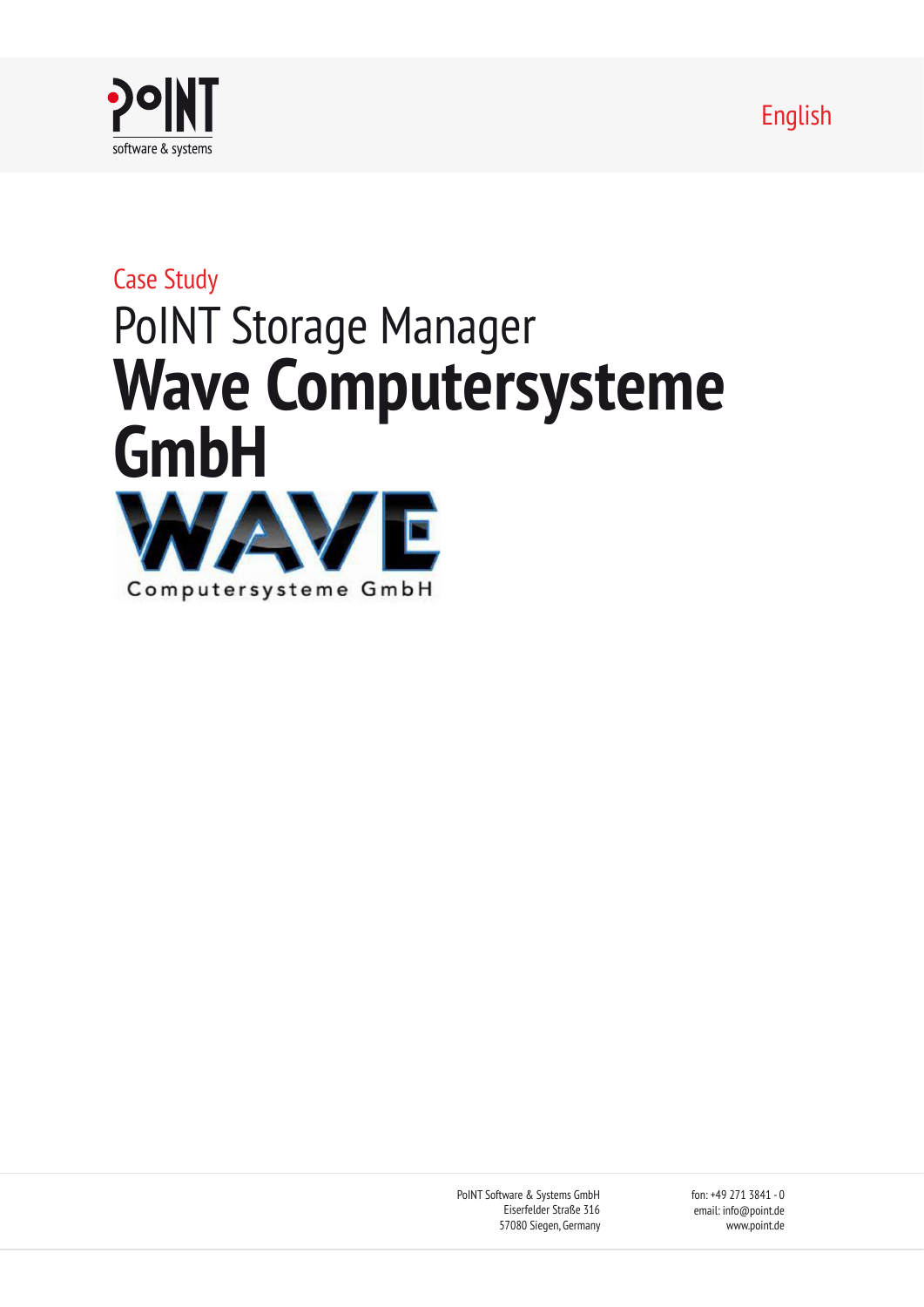PoINT Software & Systems GmbH Eiserfelder Straße 316 57080 Siegen, Germany fon: +49 271 3841 - 0 email: info@point.de www.point.de

PoINT Software & Systems GmbH believes the information in this publication is accurate as of its publication date. Such information is subject to change without notice. PoINT Software & Systems GmbH is not responsible for any inadvertent errors. The PoINT logo is a registered trademark of PoINT Software & Systems GmbH. All other trademarks belong to their respective owners. Software and documentation are available in English. © 2016 PoINT Software & Systems GmbH All rights reserved. No portions of this document may be reproduced without prior written consent of PoINT Software & Systems GmbH. Printed in Germany July 2016 (Case Study PSM Wave\_e\_20160725)

- Automated background migration of legacy data from obsolete to new archive storage devices
- Providing a CIFS interface on the basis of a WORM-compatible file system for the DMS application
- Protection against modification of archived data on file system level
- Automated authentication of archived data by "digital fingerprint"



#### **Solution - PoINT Storage Manager**

#### **Advantages**

#### **About Wave Computersysteme GmbH**

- Migration and replacement of an obsolete WORM archive system
- Usage of a standard hard disk device (LUN) for the new archive system
- Archiving of DMS data through a standardized CIFS file system interface
- Fulfillment of archiving requirements

Case Study **Solution** 

- No interruption of business operations due to background migration of legacy data to the new archive system
- No effort for adaptations on application level by retaining the standardized CIFS interface
- No additional costs for DMS license extensions
- High investment protection by storing archived data in standardized format

The deputy administration director, Jörg Fischer, is very satisfied with the solution and the entire implementation:

"We are very convinced of the PoINT solution. Installation and configuration were carried out within short time and the obsolete archive system was in operating-state within one day. The migration of the legacy data on the obsolete archive system was executed without any problems and we were fully operational during that time."

#### **Challenge**

## **WAVE Computersysteme GmbH**

When the company planned to modernize the old archiving solution in its IT division they looked for a solution to migrate the existing data without any problems from obsolete archive storage and replacing this afterwards. As storage media for the new archive storage a standard hard disk device (LUN) was

WAVE Computersysteme GmbH implemented a modern archiving solution based on PoINT Storage Manager. The solution allows an automated background migration of data from an obsolete archive system to be replaced without any interruptions of business operations and provides a

WAVE Computersysteme GmbH is one of the leading German IT distributors. The company located in the Hessian city Linden offers a broad range of high class components, peripheral devices and software for PC and MAC as well as consumer and entertainment electronics to distributors and resellers. After its foundation in 1990 WAVE has established

WORM file system with standard CIFS file system interface for the existing DMS. Furthermore a standard hard disk system is integrated as WORM archive storage by means of PoINT Storage Manager.



By PoINT Storage Manager a solution was found complying with all requirements.

The data was migrated in an automated manner by PoINT Storage Manager from the obsolete to the new archive storage. As the migration process was carried out in background no business operations were interrupted nor affected. By providing a CIFS interface, through which the DMS was archived, no adaptations of applications were necessary. For observing the compliance the PoINT Storage Manager' functions data protection and data security are important. Data can be protected against modifications and manipulations on file system level by the Write-Once properties. Additionally by means of the data security function an automated authentication of the archived data is guaranteed through the so-called "digital fingerprint". A major advantage for WAVE Computersysteme GmbH was also that no additional costs for the DMS license extensions arose and that a high investment protection through the usage of standardized format could be gained.

in the market within short time and since that time the company has been registering growth rates above-average. software & systems

chosen. Important for restructuring the archiving solution was that the DMS data had to be archived through a standardized CIFS file system interface and that legal as well as company compliance requirements had to be fulfilled.